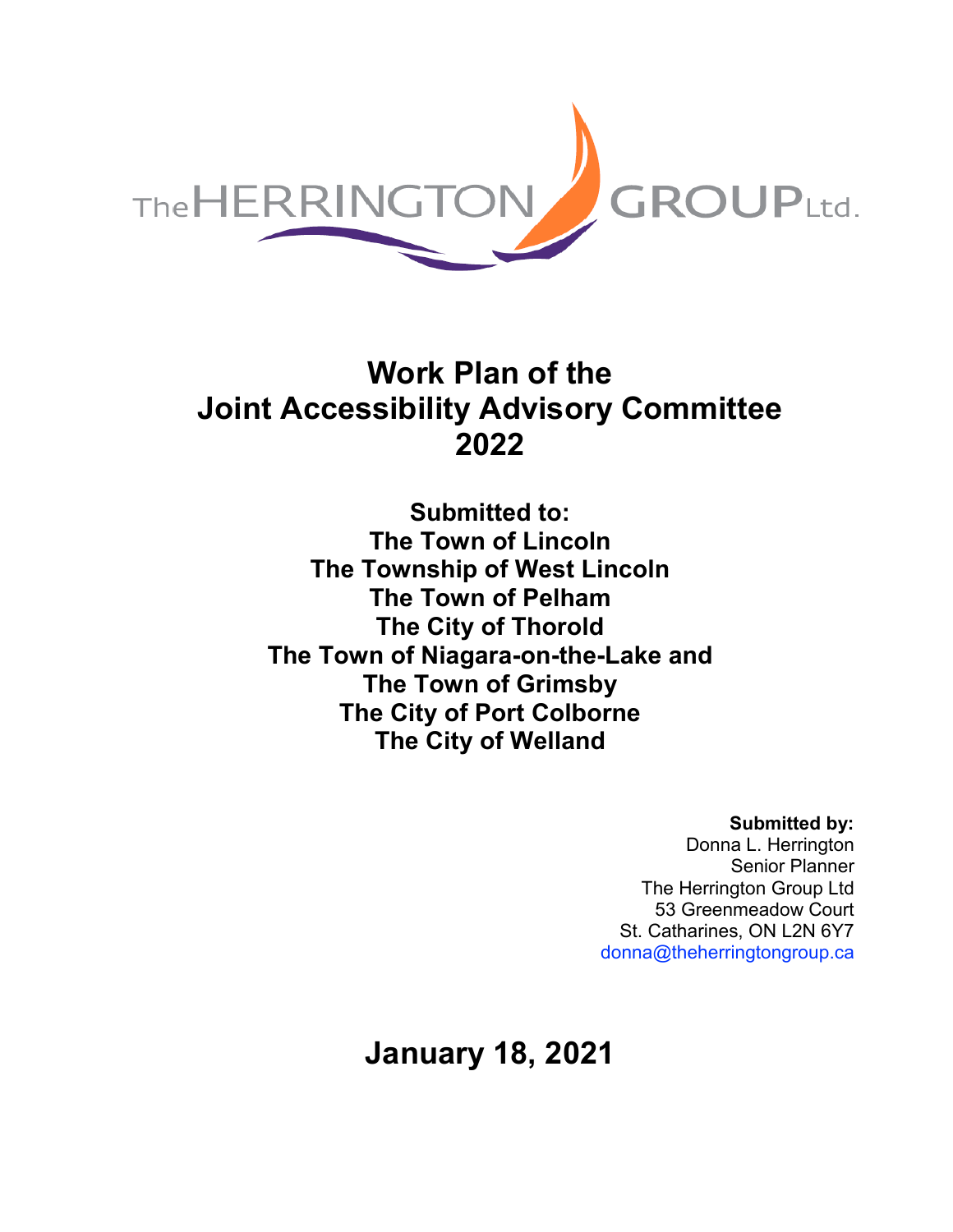In compliance with the Accessibility for Ontarians with Disabilities Act (AODA) and resulting regulations, the Joint Accessibility Advisory Committee of Lincoln, West Lincoln, Pelham, Thorold, Niagara-on-the-Lake, Grimsby, Port Colborne and Welland (JAAC) works to provide consultation and assistance in developing compliance strategies and tools in order to ensure accessibility for its citizens.

This workplan outlines the activities of the JAAC for 2022 as they relate to it's mandate and terms of reference:

| <b>Terms of Reference</b>                                                                                                                                                             | <b>Activity</b>                     | <b>Detail</b>                                                                                                                                                                                                                                     | <b>Timeline</b>                  |
|---------------------------------------------------------------------------------------------------------------------------------------------------------------------------------------|-------------------------------------|---------------------------------------------------------------------------------------------------------------------------------------------------------------------------------------------------------------------------------------------------|----------------------------------|
| The JAAC will<br>collaborate with the<br>Municipality in<br>cultivating inclusion and<br>the continual<br>improvement of access<br>to Municipal facilities,<br>programs and services. | Meet with Mayors and<br>Councillors | Meet at least 1x/year with Mayors<br>and Councillors by presenting the<br>new Multi-Year Accessibility Plan                                                                                                                                       | September<br>2022                |
|                                                                                                                                                                                       | Meet with Municipal<br><b>Staff</b> | Meet with senior municipal staff at<br>least 1x/year to outline the JAAC<br>role, update staff on AODA<br>issues, remind staff of resources<br>available to assist with<br>accessibility matters.                                                 | February-<br>December<br>2022    |
| The JAAC will develop<br>an Accessibility Award<br>in recognition of<br>municipal, public and<br>private sector efforts to<br>improve accessibility in<br>our community.              | <b>Accessibility Award</b>          | Outreach to community through<br>news media, social media and<br>direct approach.<br>Assess eligible businesses.<br><b>Present successful businesses</b><br>with Award; Council ceremony (as<br>allowed by COVID). Media<br>campaign for winners. | February $-$<br>December<br>2022 |
| The JAAC will initiate<br>and implement<br>education programs<br>and events                                                                                                           | <b>JAAC Flag Raising</b>            | Create a JAAC flag to be raised<br>as part of National AccessAbility<br>Week and resulting media<br>campaign.<br>Request flag be raised by<br>municipalities.<br>Create corresponding media<br>campaign.                                          | May 30 - June<br>3-2022          |